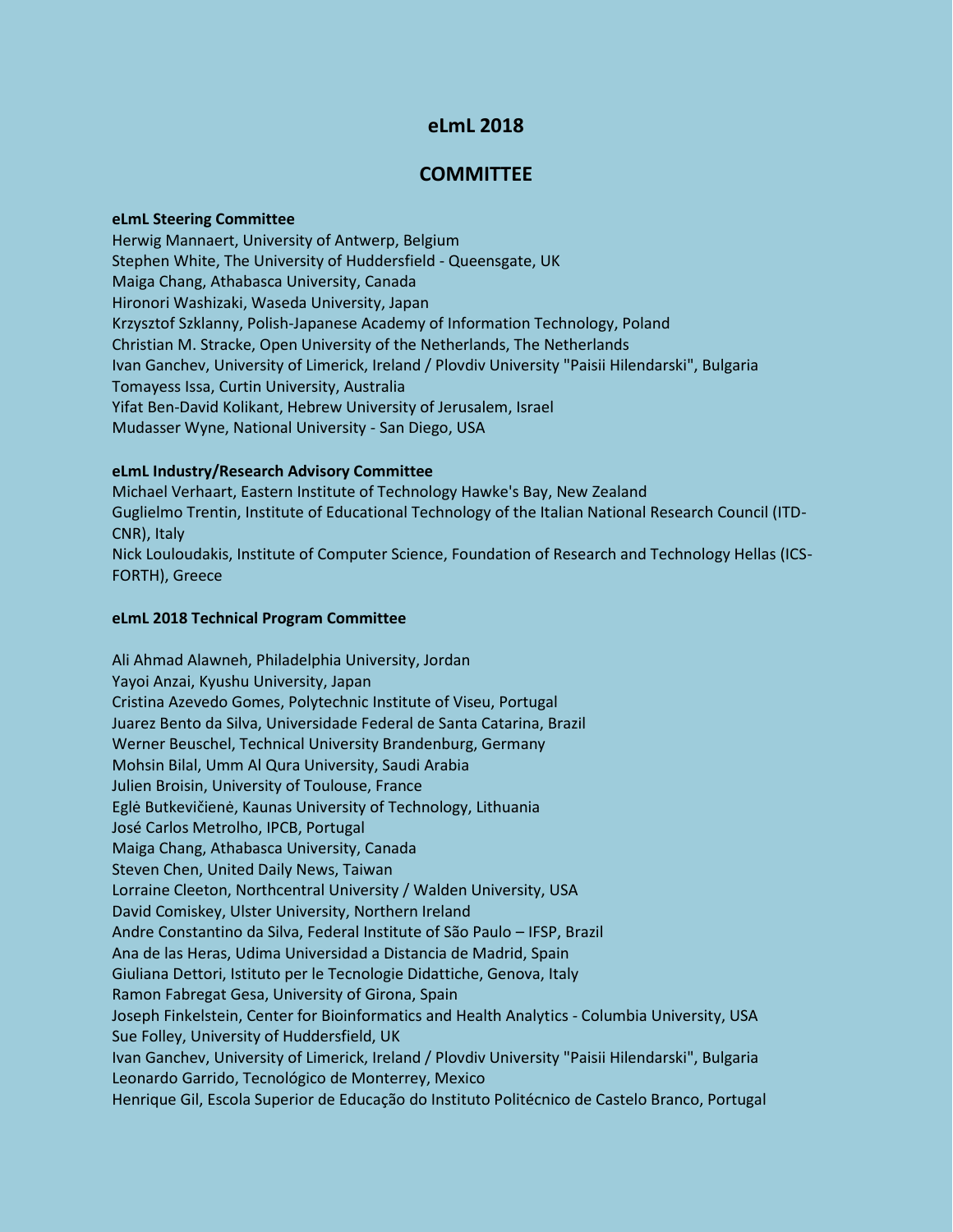Giuliana Guazzaroni, Università Politecnica delle Marche, Italy David Guralnick, Kaleidoscope Learning & Columbia University, New York, USA Felix Hamza-Lup, Georgia Southern University, USA Feifei Han, University of Sydney, Australia Oriel Herrera, Universidad Católica de Temuco, Chile Helen Hong, National Institute of Education, Singapore Taketoshi Inaba, Tokyo University of Technology, Japan Tsunenori Ishioka, The National Center for University Entrance Examinations, Japan Tomayess Issa, Curtin University, Australia Adel Jebali, Concordia University, Canada Srećko Joksimović, Moray House School of Education | University of Edinburgh, UK Mike Joy, University of Warwick, UK Alex Jung, Aalto University, Finland Katerina Kabassi, TEI of Ionian Islands, Greece Konstantinos Kalemis, Kapodistrian University of Athens, Greece Keiichi Kaneko, Tokyo University of Agriculture and Technology, Japan Charalampos Karagiannidis, University of Thessaly, Greece Ilias Karasavvidis, University of Thessaly, Greece Yifat Ben-David Kolikant, Hebrew University of Jerusalem, Israel Vitomir Kovanovic, University of South Australia, Adelaide, Australia Bernd Krämer, FernUniversität in Hagen, Germany Miroslav Kulich, Czech Technical University in Prague | Czech Institute of Informatics, Robotics, and Cybernetics, Czech Republic Joseph C. Kush, Duquesne University, USA Cynthia Y. Lester, Georgia State University, USA Ken W. Li, Hong Kong Institute of Vocational Education (Tsing Yi), Hong Kong Andreas Lingnau, Humboldt-Universität zu Berlin, Germany Giorgos Liodakis, TEI of Crete, Greece Martin Llamas Nistal, Universidade de Vigo, Spain Nick Louloudakis, Institute of Computer Science, Foundation of Research and Technology Hellas (ICS-FORTH), Greece Hwangji Sherrie Lu, Ashford University, USA Luca Andrea Ludovico, Università degli Studi di Milano, Italy Stefania Manca, Institute of Educational Technology - National Research Council of Italy, Italy Giuseppina Rita Mangione, INDIRE (National Institute for Documentation, Innovation and Educational Research), Italy Herwig Mannaert, University of Antwerp, Belgium José Manuel Machado, University of Minho, Portugal Alke Martens, University of Rostock, Germany Paulo Martins, INESC TEC / University of Trás-os-Montes e Alto Douro, Portugal Bruce R. Maxim, University of Michigan-Dearborn, USA Natarajan Meghanathan, Jackson State University, USA Santiago Mengual Andrés, University of Valencia, Spain Begoña Montero-Fleta, Universitat Politecnica de Valencia, Spain Rafael Morales Gamboa, Universidad de Guadalajara, Mexico Umberto Nanni, Universita' di Roma "La Sapienza", Italy Jari Palomaki, Tampere University of Technology - Pori, Finland Andreas Papasalοuros, University of the Aegean, Greece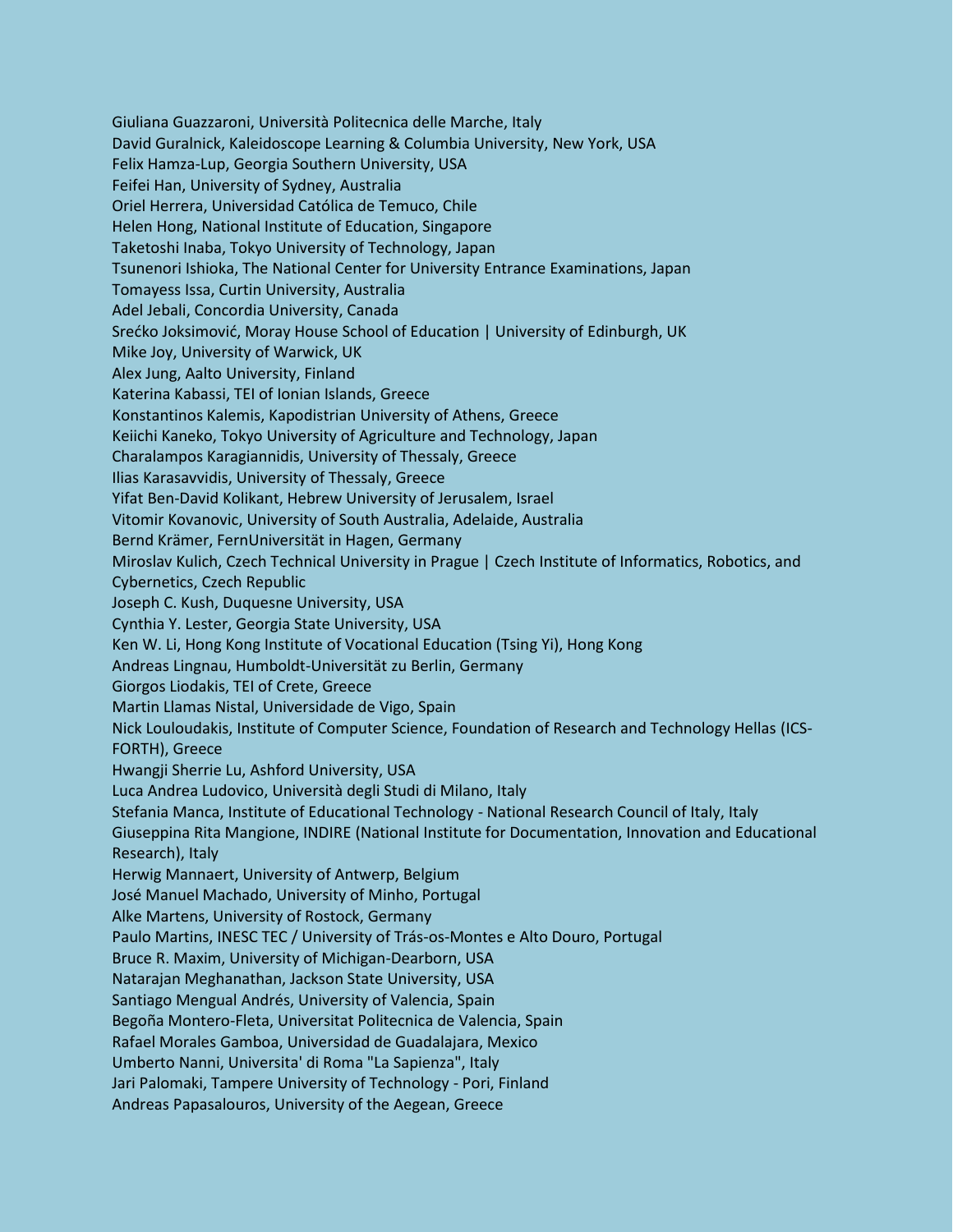Hugo Paredes, INESC TEC / University of Trás-os-Montes e Alto Douro, Portugal Arna Peretz, Ben-Gurion University of the Negev, Israel Maria Potes Barbas, Escola Superior de Educação de Santarém, Portugal Tamara Powell, Kennesaw State University, USA Francesca Pozzi, Istituto Tecnologie Didattiche - CNR, Genoa, Italy Athanasios Priftis, HES, Geneva, Switzerland Natālija Prokofjeva, Riga Technical University, Latvia Yannis Psaromiligkos, Piraeus University of Applied Science, Greece Maja Pušnik, University of Maribor, Slovenia Sonja D. Radenkovic, University of Belgrade, Serbia Juliana Elisa Raffaghelli, University of Florence, Italy Thurasamy Ramayah, Universiti Sains Malaysia, Malaysia Fabrizio Ravicchio, ITD-CNR, Italy Laura Rayón, Universidad de Alcalá, Spain Fernando Reinaldo Ribeiro, Polytechnic Institute of Castelo Branco, Portugal Jan Renz, Hasso Plattner Institute | University of Potsdam, Germany Anja Richert, RWTH Aachen University, Germany Marina Rui, University of Genova, Italy Demetrios Sampson, Curtin University, Australia Juan Manuel Santos Gago, University of Vigo, Spain Carol Savill-Smith, Independent Researcher, UK Filippo Sciarrone, University of Roma Tre, Italy Karim Sehaba, Université Lumière Lyon 2, France Jirarat Sitthiworachart, Walailak University, Thailand Eliza Stefanova, Sofia University St. Kl. Ohridski, Bulgaria Monika Steinberg, Hochschule Hannover, Germany Christian M. Stracke, Open University of the Netherlands, The Netherlands Boštjan Šumak, University of Maribor, Slovenia Jakub Swacha, University of Szczecin, Poland Krzysztof Szklanny, Polish-Japanese Academy of Information Technology, Poland John T. Thompson, Buffalo State College, USA Lisette Toetenel, Oxford Brookes University, UK Jean-Philippe Trabichet, Haute Ecole de Gestion de Genève, Switzerland Guglielmo Trentin, Institute of Educational Technology of the Italian National Research Council (ITD-CNR), Italy Thrasyvoulos Tsiatsos, Aristotle University of Thessaloniki, Greece Carlos Vaz de Carvalho, Instituto Superior de Engenharia do Porto, Portugal Esteban Vázquez-Cano, Spanish National University of Distance Education (UNED), Spain Ioanna Vekiri, independent writer and researcher, Greece Michael Verhaart, Eastern Institute of Technology Hawke's Bay, New Zealand Minjuan Wang, San Diego State University, USA / Shanghai International Studies University, China Hironori Washizaki, Waseda University, Japan Stephen White, The University of Huddersfield - Queensgate, UK Mudasser Wyne, National University - San Diego, USA Rihito Yaegashi, Kagawa University, Japan Ahmed Mohamed Fahmy Yousef, Fayoum University, Egypt Katarina Zakova, Slovak University of Technology, Slovakia